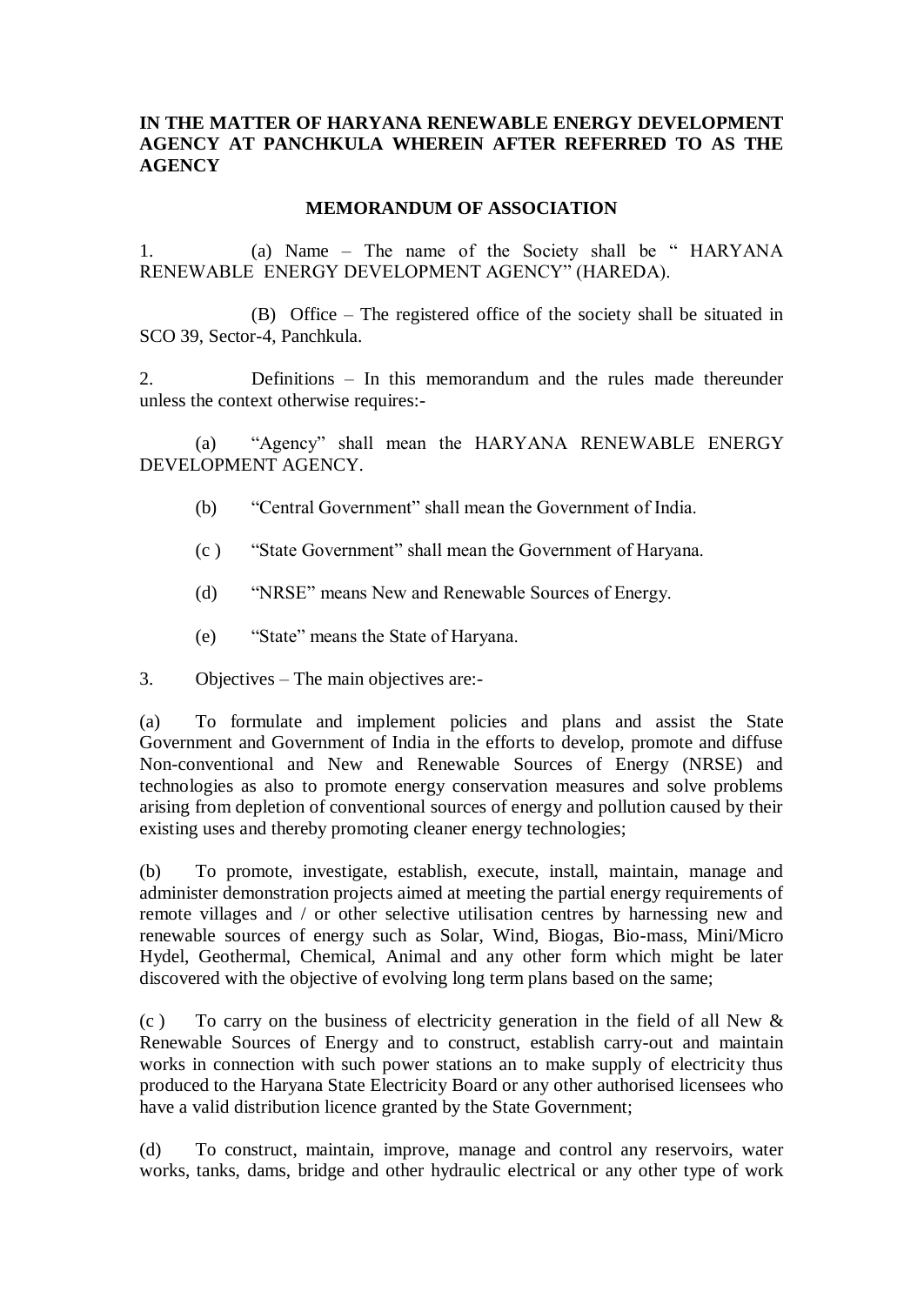which may directly or indirectly contribute to and supplement, subsidise or augment the irrigation potential or activities of the relevant agencies of the State Government through proper harnessing of Non-conventional / alternate sources of energy and energy conservation / efficiency improvement;

(e) To identify and formulate proposals for setting up / demonstration of energy plantation projects within the State with the aim of providing a viable solution to the prevailing fuel wood shortage and to suggest and popularise such measures as bio-gas plants, sewage and effluent based plants improved wood burning stoves, solar cookers etc. which help in meeting or mitigating the cooking energy shortage in the State;

(f) To prepare a Master Plan for the entire State for utilising all viable forms of Non-conventional / alternate sources of energy and energy conservation / efficiency improvement;

(g) To manufacture or arrange to manufacture mechanical, electrical or electronic plants, machinery, equipment and appliances for harnessing all forms of NRSE to sell or arrange for the sale of the same after administering appropriate certification procedures for standardisation / quality control and to undertake their installation anywhere in the State and with proper permission anywhere in India or abroad;

(h) To sponsor, co-ordinate or promote research programmes on its own or in collaboration or other arrangements with national or international agencies / bodies for developing prototypes / pilot plants and for investigation etc. in the field of Nonconventional / Alternate Sources of Energy and energy conservation / efficiency improvement;

(i) To advise the State Government, Central Government, Panchayats Municipalities, Notified Area Committees and other Local Bodies, Semi-Government Agencies, other Development Agencies, in the State or elsewhere in all matters pertaining to Non-conventional / alternate sources of energy and energy conservation / efficiency improvement;

(j) To formulate and implement a broad – based energy development conservation programme including conservation of energy at the source of generation and at the stage of distribution and / or consumption;

(k) To undertake or sponsor studies of environmental effects of energy generation distribution and utilisation and to suggest and implement remedial measures thereto;

(l) To formulate and implement new uses of NRSE in such fields as refrigeration, air- conditioning, water heating, timber seasoning, crop drying, house heating, energy storage, water desalination / distillation, transportation and other applications with a view to creating awareness among the people about the potential of these systems;

(m) To take special steps to develop group / groups of young Scientists and Technologists working in the field of non-conventional / alternate sources of energy and energy conservation / efficiency improvement and to identify and encourage research on an on-going basis;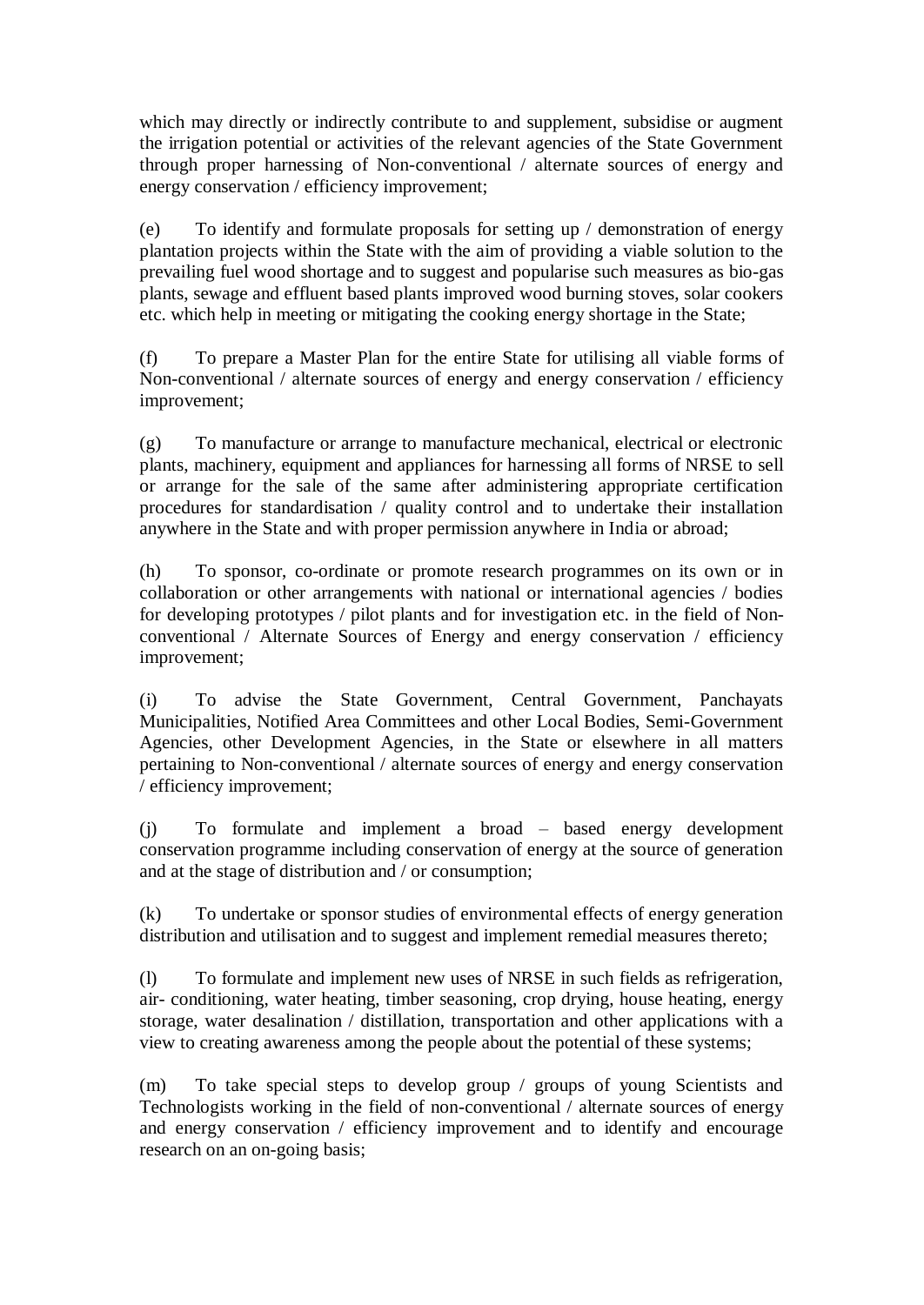(n) To establish and to maintain a technical library and / or information centre / data bank and to collect information, data regarding non-conventional / alternate sources of energy and energy conservation / efficiency improvement and energy management with a view to ultimately providing documentation services and other data including patent literature, current status reports etc. in this field to all those interested;

(o) To open publicity –cum-information centres, sales depots and warehouses at suitable places to participate in exhibitions, fairs etc. for promotion of nonconventional / alternate sources of energy and energy conservation / efficiency improvement;

(p) To liaise, co-operate and affiliate as and when necessary with Universities, R&D centres, other similar institutions, agencies, associations or bodies in India and / or abroad for the attainment of the above objectives;

(q) To develop and promote co-generation of electrical energy and process heat.

4. The objectives incidental or ancillary to the attainment of the above main objectives are:-

(a) To buy, sell, let on hire, repair, import, export, lease, trade and otherwise deal in all kinds of machinery, component parts, accessories and other goods, material, spare parts and fittings which can be profitably dealt with in connection with the business of installation and operation of the Agency's goods;

(b) To employ personnel as may be found necessary / for the efficiency handling and conduct of the business of the Agency;

(c ) To obtain licences, certificates and privileges for all persons, local authorities and the Central and State Government to renew the same and to transfer the same in favour of any person or authorities;

(d) To enter into agreements and contract with Indian and / or foreign individuals, companies or other organisations for transfer, sale, purchase of equipment and for technical, financial or any other assistance for carrying out all or any of the objectives of the Agency;

(e) To enter into partnership or into any agreement for sharing profits, union of interest, cooperation, joint venture, reciprocal concessions or otherwise with any person, firm, society or company carrying or engaged in, or about to carry on or engage in any business or undertaking or transaction which may seem capable of being carried on or conducted so as to directly or indirectly benefit the Agency;

(f) To enter into any agreement with any Government or authorities ( Municipal Local or otherwise) or any corporations, companies or persons which may seem conducive to the Agency's objects or any of them and to obtain from any such Government, authorities, corporations, companies, societies or persons any contracts, rights, privileges and concessions which the Agency may think desirable and to carry out, exercise and comply with any such contracts, rights, privileges and concessions;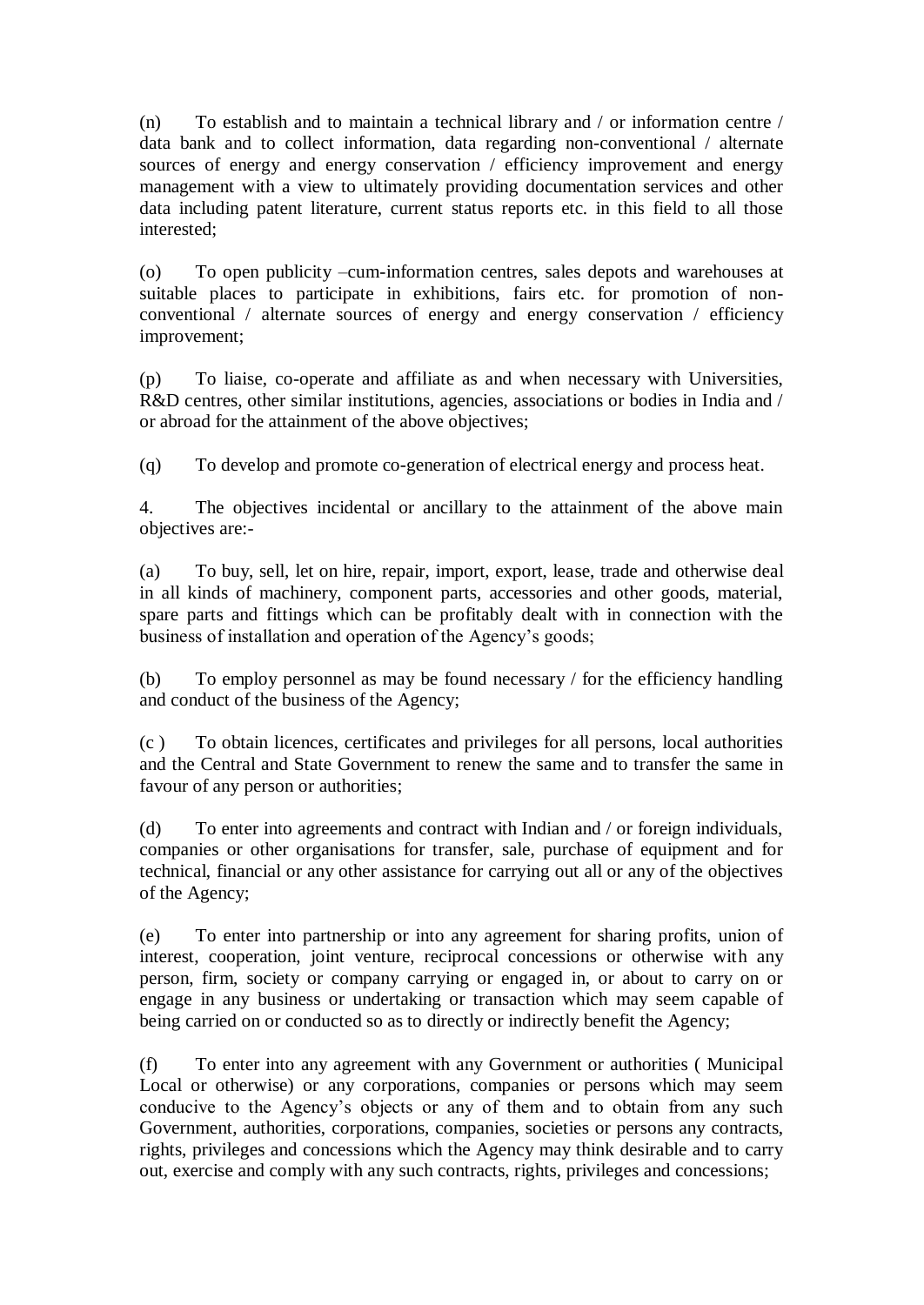(g) To obtain any act of Central or State Govt. provisional order, licence or autonomous body or authority for enabling the Agency to carry out any of its objects into effect, or for effecting any modification of the Agency's constitution, or for any other purposes which may seem expedient and to oppose any proceedings or application which may seem calculated directly or indirectly to prejudice the Agency's interest;

(h) Generally, to purchase, take on lease or in exchange, hire or otherwise acquire any real or personal property and any rights or privileges which the Agency may think necessary or convenient with reference to any of its objects or capable of being profitably dealt with in connection with any of the Agency's property or rights for the time being and in particular any land, buildings, easements, licences, patents, trade marks, machinery, plant and stock in trade;

(i) To lend or deposit moneys belonging to or entrusted to or at the disposal of the Agency to such society or company and in particular to customers and others having dealings with the society with or without security, upon such terms as may be thought proper and to guarantee the performance of contracts by such persons or companies provided that the Agency shall not carry on banking business as defined in Banking Companies Regulation Act, 1949;

(j) To borrow and raise money with or without security or to receive money and deposit on interest or otherwise in such manner as the Agency may deem fit;

(k) To draw, issue, accept and to endorse discount and negotiate promissory notes, hundies, bills of exchange, delivery orders, warrants, warehouse keeping, certificates and other negotiable or commercial or merchantile instruments connected with the business of the Agency;

(l) To establish and maintain any agencies in India for the conduct of the business of the Agency;

(m) To procure the registration or other recognition of the Agency in any State or place in India and to open and keep a register or registers as may be deemed necessary and expedient to do so;

(n) To apply for lender, purchase or otherwise acquire any contracts and concessions for or in relation to the construction, execution, carrying out, equipment, improvement, management, administration or control of works and conveniences and to undertake, execute, carry out, dispose of or otherwise turn to account the same;

(o) To buy, lease or otherwise acquire lands, buildings and any other moveable or immovable properties on such terms and conditions as the Agency may think fit;

(p) To improve, manage, work, develop, alter, exchange, lease, mortgage, turn to account, abandon or otherwise deal with all or any part of the property rights and concessions of the Agency;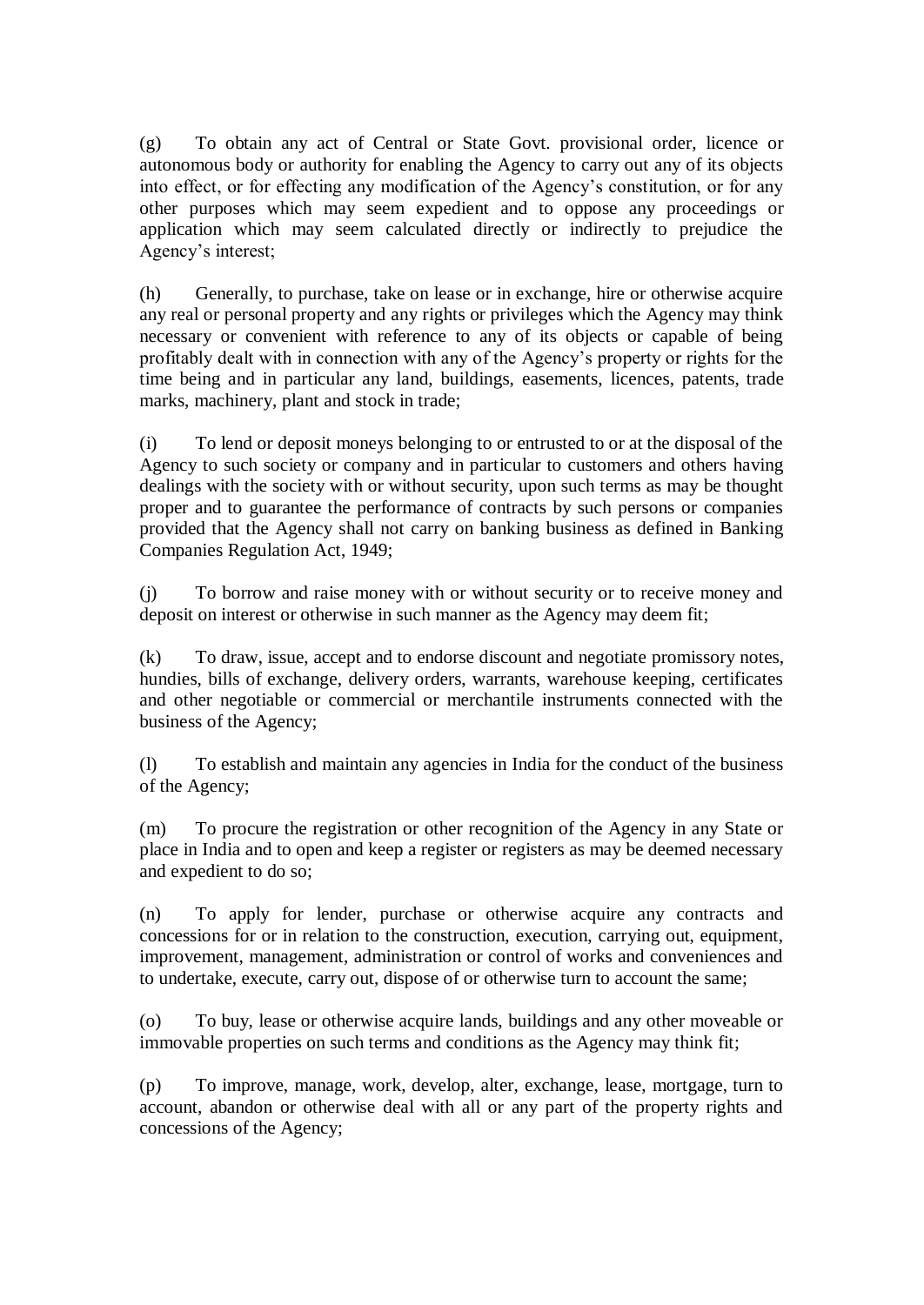(q) To let out on hire any or all of the properties of the Agency including every description of apparatus or appliances of the Agency;

(r) To open account or accounts with any individual firm or company or with any bank or banks and to pay into and to withdraw moneys from such account or accounts;

(s) To invest apply for and acquire, or otherwise employ moneys belonging to or entrusted to or at the disposal of the Agency upon securities and shares or without securities upon such terms as may be thought proper and from time to time and vary such transactions in such manner as the Agency may think fit;

(t) To guarantee the payment of money, to guarantee or become sureties for the performance of any contracts of obligations;

(u) To create any depreciation fund, reserve fund, sinking fund, insurance fund or any special or other fund whether for depreciation or for repairing, improving, extending or maintaining any of the properties of the Agency and to transfer any such fund or part thereof of the other funds herein mentioned;

(v) To provide for the welfare of the employees of the Agency and the wives, widows, families or the dependents of such persons by building or contribution to the building of houses, dwellings or by grants of money, pensions, gratuity, bonus payment towards insurance or other payment or by creating or from time to time subscribing or contributing to aiding or supporting provident fund or trusts or conveniences and by providing or subscribing or contributing towards places of instruction, recreation, hospitals and dispensaries medical and other assistance as the Agency deems fit;

(w) To subscribe or contribute guarantee money to or otherwise assist research designs and development activities for harnessing and utilization of non-conventional and renewable sources of energy;

(x) To do all such other things as may be incidental or conducive to the attainment of the above objectives;

5. The names, addresses and occupations of the present members of the Board of Governors to whom by the rules of the Agency, the management of its affairs is entrusted as required under Section 2 of the Societies Registration Act 21 of 1860 are as follows:-

|    | <u>Sr.No. Name</u> | Occupation | Address                                                                        | <u>Signature</u> |
|----|--------------------|------------|--------------------------------------------------------------------------------|------------------|
| 1. | Sh. S.Y.Quraishi   | Service    | Secretary<br>Deptt. of Non-conventional<br>Energy Sources, Govt. of<br>Haryana | $Sd$ /-          |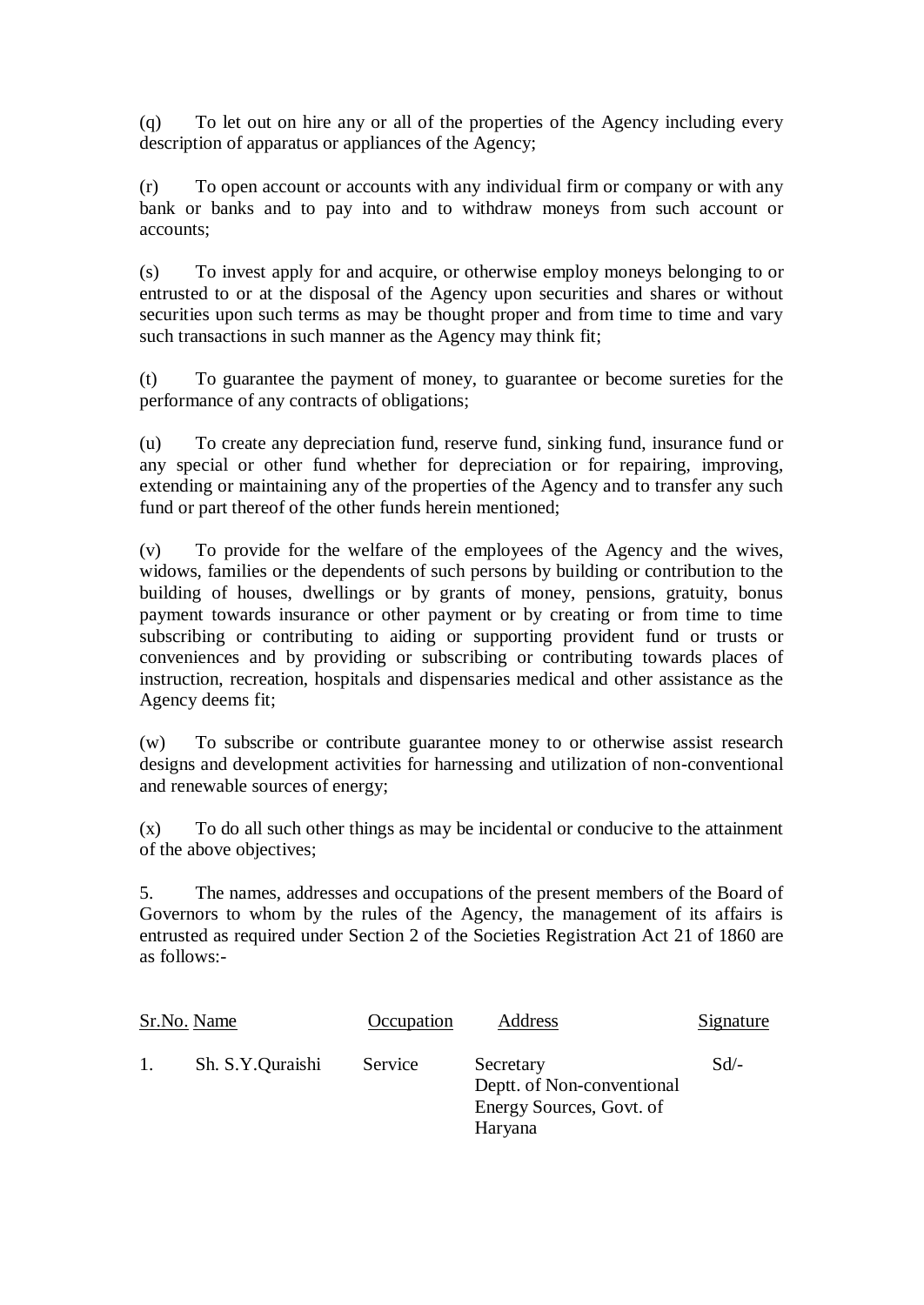| 2.  | Sh.Ranjit Issar                     | Service | Chairman<br>Haryana State Electricity<br>Board                 |         |
|-----|-------------------------------------|---------|----------------------------------------------------------------|---------|
| 3.  | Sh.R.S.Gujral                       | Service | M.D.<br>Sugarfed, Haryana,<br>Chandigarh                       |         |
| 4.  | Sh.Krishan Mohan                    | Service | Director<br>Deptt. of Agriculture,<br>Govt. of Haryana         | $Sd$ /- |
| 5.  | Sh.S.S.Dhillon                      | Service | <b>Chief Administrator</b><br>HUDA, Panchkula                  | $Sd$ /- |
| 6.  | Sh.Rajan Gupta                      | Service | M.D.,<br>Haryana Tourism Corpn.                                | $Sd$ /- |
| 7.  | Sh.D.S.Dhesi                        | Service | Director<br>Deptt. of Pubic Relations,<br>Haryana              |         |
| 8.  | Sh.P.K.Gupta                        | Service | Director<br>Deptt. of Industries<br>Haryana                    |         |
| 9.  | <b>Sh.Dhanpat Singh</b>             | Service | Director<br>Deptt. of Rural Development,<br>Govt. of Haryana   | $Sd$ –  |
| 10. | Sh.Hardeep Kumar                    | Service | Director<br>Deptt. of Science & Technology<br>Govt. of Haryana | $Sd$ /- |
| 11. | <b>Sh.Gulab Singh Sarot</b> Service |         | Director<br>Local Bodies Department,<br>Haryana                | $Sd$ /- |
| 12. | <b>Sh.Ram Niwas</b>                 | Service | Joint Secretary<br>Finance Department, Haryana                 |         |
| 13. | Sh.V.S.Kundu                        | Service | Director<br>Deptt. of Panchayats<br>Govt. of Haryana           |         |
| 14. | Sh.Tarun Bajaj                      | Service | Joint Secretary<br>Deptt. of Irrigation & Power                | $Sd$ /- |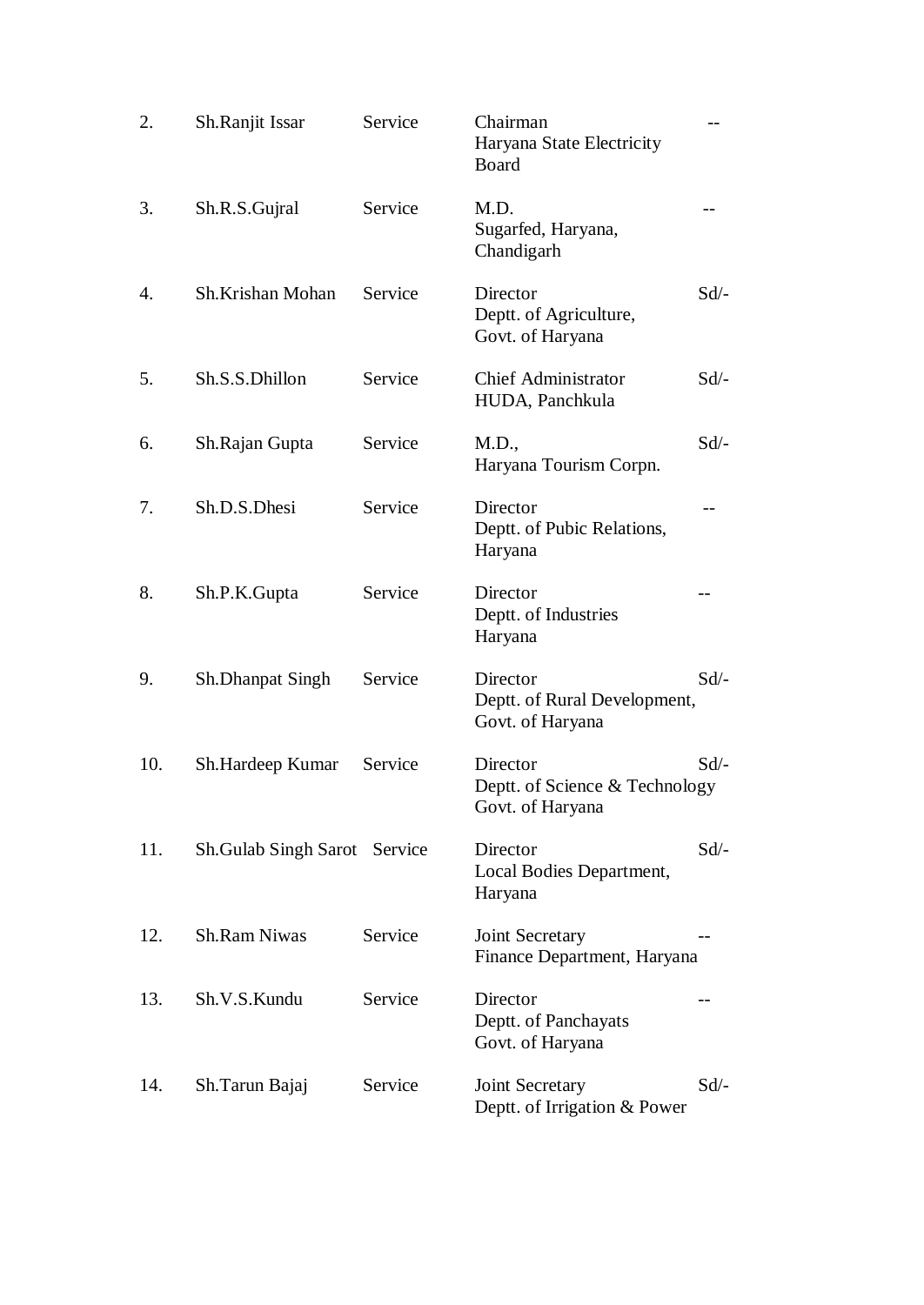| 15. | Sh.S.K.Dua                                                                                  | Service | Engineer-in-Chief (Canals),<br>Irrigation Department,<br>Govt. of Haryana                            | $Sd/-$  |
|-----|---------------------------------------------------------------------------------------------|---------|------------------------------------------------------------------------------------------------------|---------|
| 16. | Representative of Ministry of Non-conventional<br>Energy Sources, Govt. of India, New Delhi |         |                                                                                                      |         |
| 17. | Sh.Hardeep Kumar                                                                            | Service | Director (Ex-officio)<br>Haryana State Energy<br>Development Agency $\&$<br>Director, Deptt. of Non- | $Sd$ /- |

6. The State Govt. will have the right to nominate other members in addition or in substitution of the above mentioned persons. Unless otherwise provided membership shall be vested with and transferred according to the official designation held by the member.

Conventional Energy Sources,

Govt. of Haryana

7. The members of the Board of Governors shall also be the Trustee of the Agency for the purposes of Public Trusts Act.

8. If on winding up or dissolution of the Agency, there shall remain after the satisfaction of debts and liabilities any property whatsoever, the same shall not be paid or distributed among members of the Agency or any of them but shall be dealt with in manner as provided under the Societies Registration Act, 1860;

9. HAREDA shall have an Advisory Council to advise it on the policy and other related issues. Following persons shall be the first member of the Advisory Council;

Sr.No. Designation

| 1. | Chief Secretary, Haryana                                                           | President |
|----|------------------------------------------------------------------------------------|-----------|
| 2. | Financial Commissioner & Secretary to Govt. Haryana<br><b>Finance Department</b>   | Member    |
| 3. | Financial Commissioner & Secretary to Govt. Haryana,<br><b>Planning Department</b> | Member    |
| 4. | Commissioner & Secretary to Govt. Haryana,<br>Irrigation & Power Department        | Member    |
| 5. | Commissioner & Secretary to Govt. Haryana,<br><b>Agriculture Department</b>        | Member    |
| 6. | Commissioner & Secretary to Govt. Haryana                                          | Member    |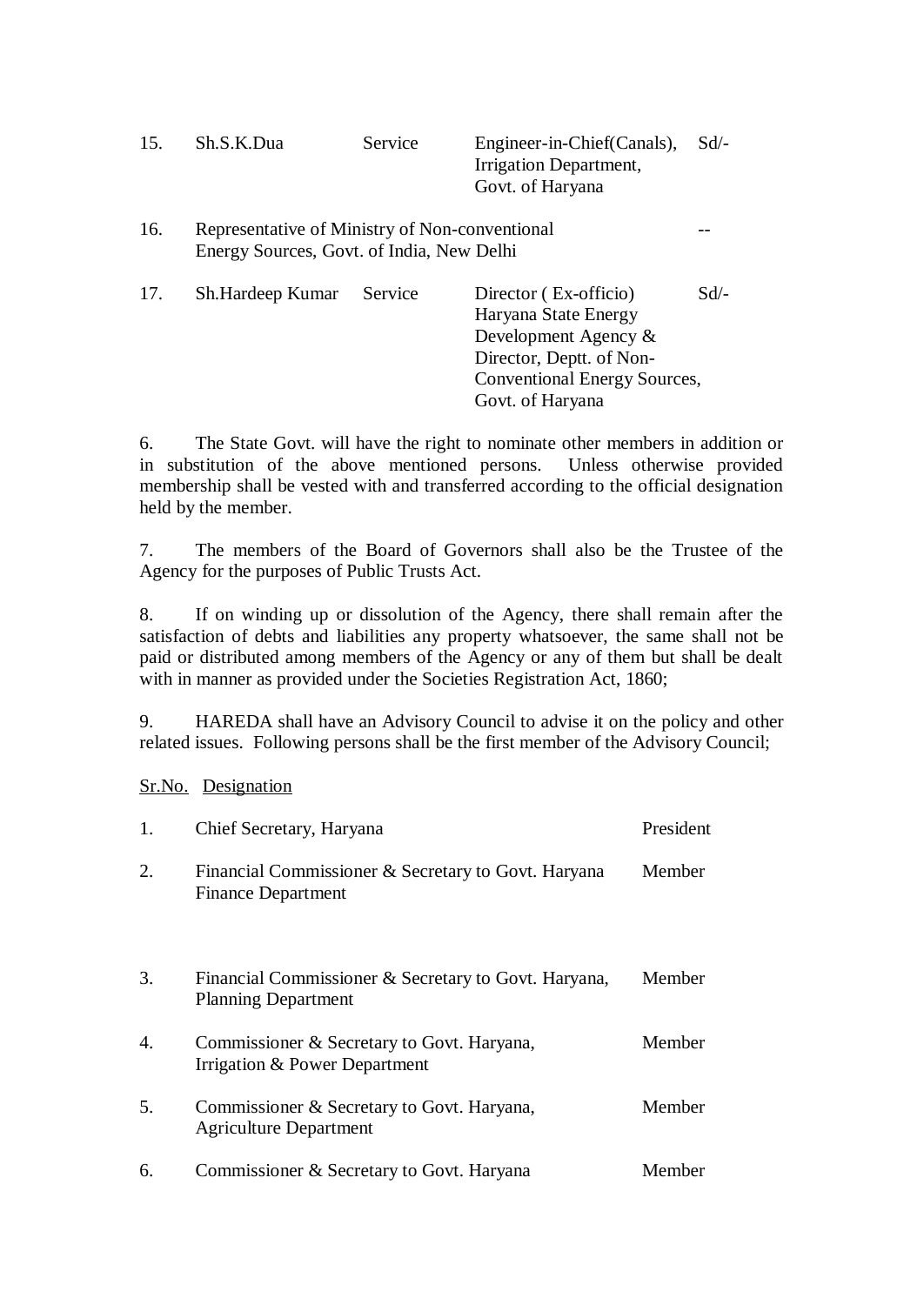Rural Development Department

| 7.  | Financial Commissioner & Secretary to Govt.<br>Haryana, Local Bodies Department          | Member   |
|-----|------------------------------------------------------------------------------------------|----------|
| 8.  | Chairman, Haryana State Electricity Board                                                | Member   |
| 9.  | Commissioner & Secretary to Govt. Haryana,<br>Non-conventional Energy Sources Department | Member   |
| 10. | Vice Chancellor, Kurukshetra University,<br>Kurukshetra                                  | Member   |
| 11. | Vice Chancellor, M.D. University, Rohtak                                                 | Member   |
| 12. | Vice Chancellor, Guru Jambeshwar University,<br>Hisar                                    | Member   |
| 13. | Principal, REC, Kurukshetra                                                              | Member   |
| 14. | Principal, State College of Engg., Murthal,<br>Sonepat                                   | Member   |
| 15. | Director, Industries Department, Haryana                                                 | Member   |
| 16. | Director, Local Bodies Department, Haryana                                               | Member   |
| 17. | Director, Rural Development Deptt., Haryana                                              | Member   |
| 18. | Director, Development & Panchayats Deptt. Haryana                                        | Member   |
| 19. | Chief Architect, Deptt. of Architecture, Haryana                                         | Member   |
| 20. | Director, Science & Technology Deptt. Haryana                                            | Member   |
| 21. | One representative of FICCI                                                              | Member   |
| 22. | One representative of CII                                                                | Member   |
| 23. | One representative of Haryana Chambers of<br>Commerce & Industry                         | Member   |
| 24. | Advisor (Power Group), MNES, GOI                                                         | Member   |
| 25. | Advisor (Biomass / Rural Energy), MNES, GOI                                              | Member   |
| 26. | Director, Non-conventional Energy Sources<br>Department, Haryana                         | Member   |
| 27. | Director, HAREDA, Haryana                                                                | Convenor |
|     |                                                                                          |          |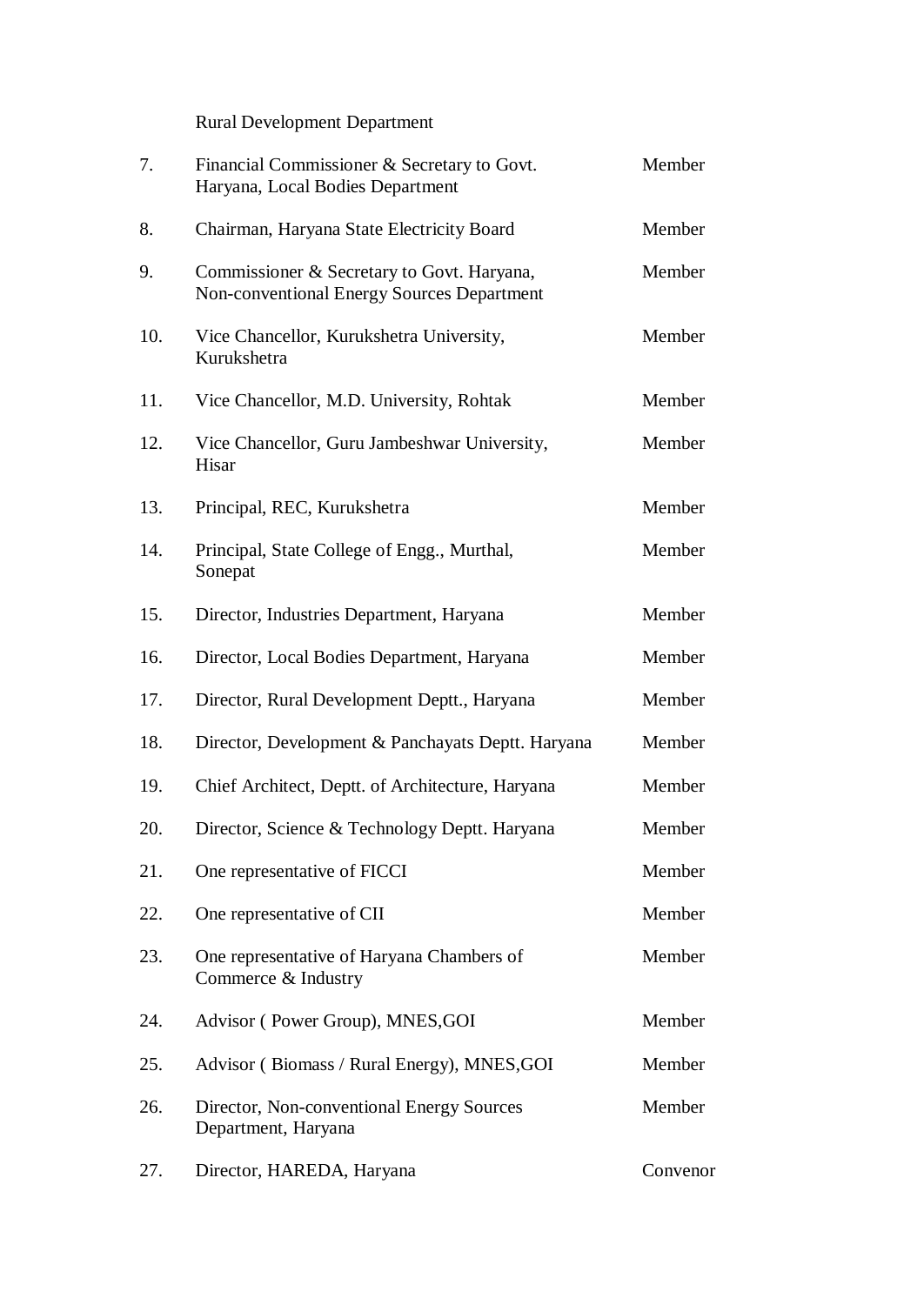## **HARYANA RENEWABLE ENERGY DEVELOPMENT AGENCY (RULES)**

The Registered Office of the Agency shall be situated in Chandigarh. The present address of the Agency is SCO NO. 48, Sector-26, Chandigarh.

2. Membership- The Agency shall consist of the following members:-

i) All the persons whose names are mentioned in item No. 5 and item No. 9 of the Memorandum of Association.

ii) All members who are hereafter admitted to the membership of HAREDA by the Chairman on the recommendation of the Board of Governors.

3. When a person is nominated as member of the Agency by virtue of an office held by him, his membership of the agency shall be terminated when he ceases to hold that office and the vacancy so caused shall be filled by his successor to that office.

4. Whenever a member desires to resign from the membership of the Agency, he shall address his resignation to the Director of the Agency and submit the same to him. His resignation shall take effect only on its acceptance by the Chairman of the Board of the Board of Governors.

5. Any vacancy in the membership of Agency either by resignation or otherwise may be filled up by the State Government.

6. Should a person who is the member of the Agency by virtue of his office held by him be unable to attend the meeting of the Agency, he may appoint a proxy to attend the meeting in his place. Such proxy shall be entitled to take part in the proceedings of that meeting for which he is nominated but shall not have a right to vote thereat.

7. The Agency shall function notwithstanding that any person entitled to be a member by reason of his office is not represented on the Agency for the time being. The proceedings of the Agency shall not be invalidated by the above reason nor by the reason of any vacancy or defect in the nomination of any of its members.

8. The Agency shall maintain a roll of members at its registered office and every member shall also sign the required form stating his occupation and address.

9. It shall be incumbent upon a member of the Agency to notify to the office of the Agency, any change of his address or occupation.

10. The Agency shall maintain a Register of Members into which following particulars shall be entered;

a) Name & address of each member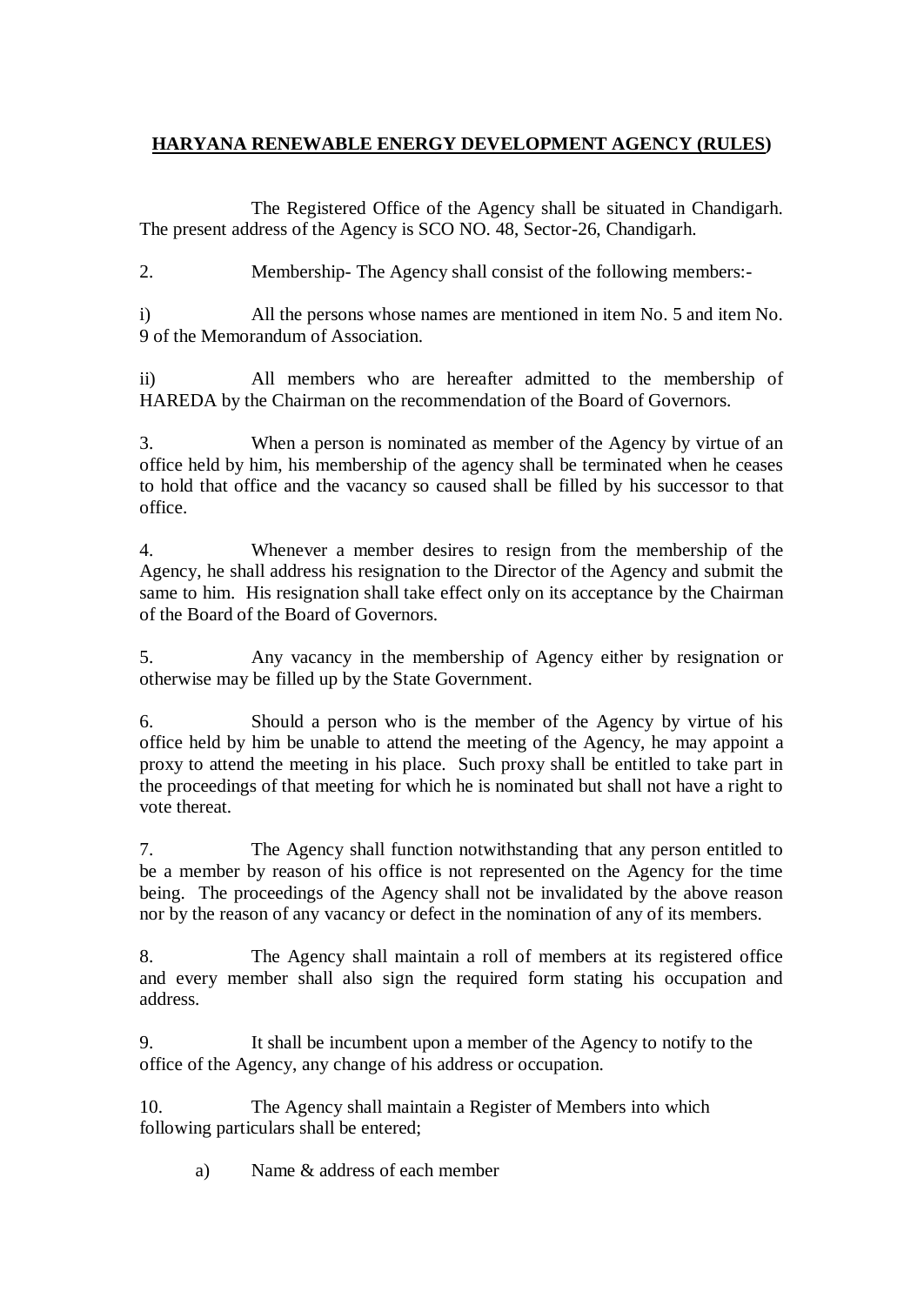- b) The date on which the member was admitted.
- c) The date on which the member ceased to be a member.

11. A member of the Agency or of the Board of Governors shall cease to be such a member if he;

- a) dies, or
- b) resigns his membership, or
- c) becomes of unsound mind, or
- d) becomes insolvent, or
- e) is convicted of a criminal offence involving moral turpitude, or
- f) is removed by the State Govt.
- 12. Board of Governors

a) The Board of Governors will consist of 17 persons of whom one shall be appointed as Chairman and another as the Director of the Agency. While Secretary, Non-conventional Energy Sources of the State Government shall be the Chairman of the Board of Governors, the Director, Department of Non-conventional Energy Sources shall be the Ex-officio Director of the Agency, however, the State Govt. may nominate any other specialist in the relevant field in addition to the above members from time to time.

13. Functions and powers of the office bearers;

a) The Chairman of the Board of Governors shall preside over all the meetings of the Board of Governors. He will also guide and supervise in general the working of the Agency.

b) The Director, HAREDA shall be the main Implementing Officer of the Agency. Subject to the general superintendence, direction and control of the Board of Governors and such general or special instructions that the Board of Governors may lay down, he shall be responsible for convening meetings, for appointment of staff and prescribing terms and conditions governing them for maintenance of records and for communicating with all on behalf of the Agency. He shall formulate, co-ordinate and supervise all the projects of Agency to ensure their successful completion and implementation.

14. Powers and Functions of the Board of Governors;

The general superintendence, direction and control of the affairs of the Agency shall be vested in the Board of Governors of the Agency. Save as herein expressly provided all the duties, powers, functions and rights whatsoever or consequential and incidental to the carrying out of the objectives of the Agency shall be exercised by the Board of Governors.

15. In particular and without prejudice to the generality of the foregoing provisions and subject to the provisions of the Memorandum, the Director, HAREDA shall have such powers as may be delegated to him by the Board of Governors.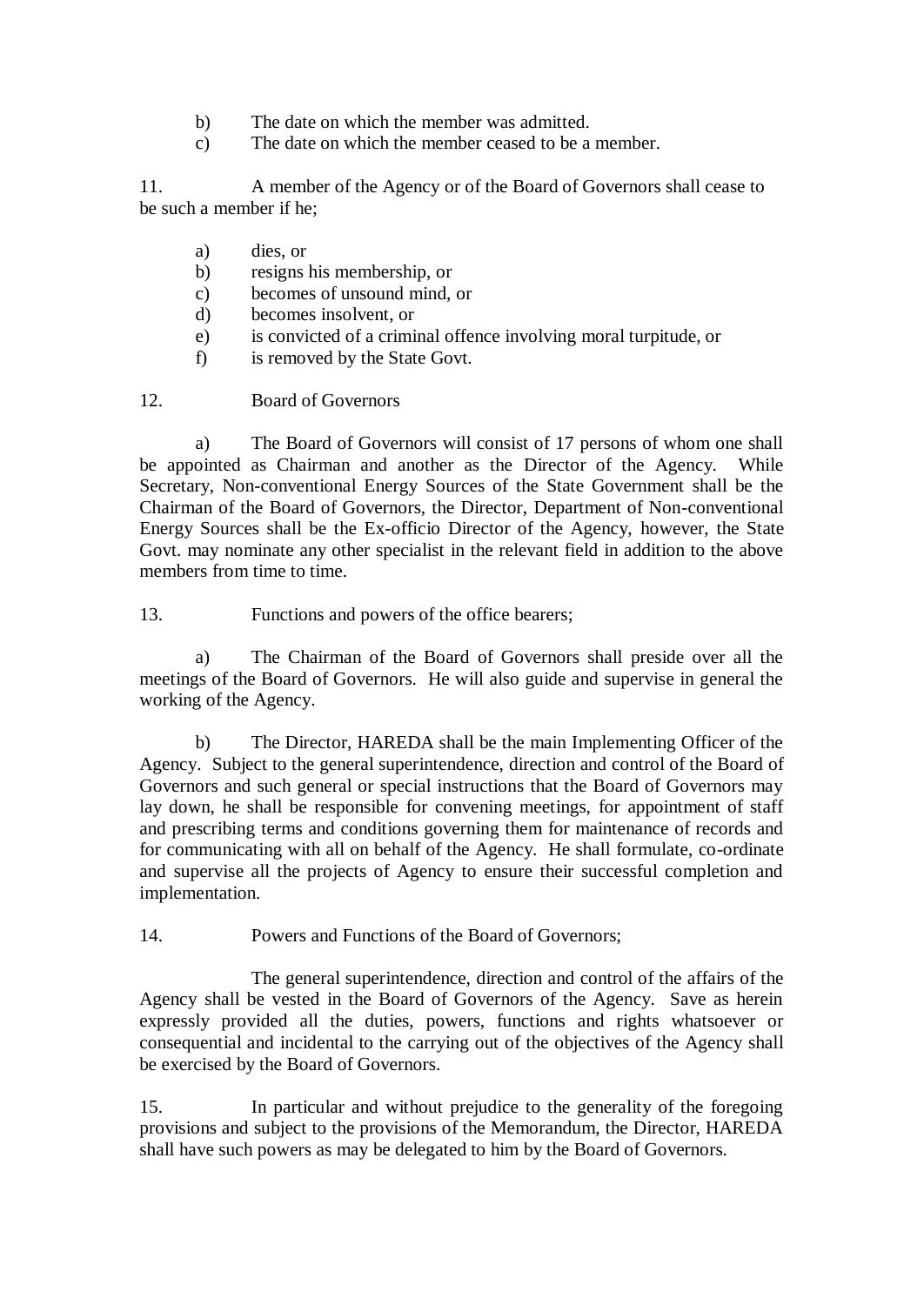16. Chairman of the Board of Governors – Chairman of the Board of Governors shall be a person holding the position of Secretary ( Department of Nonconventional Energy Sources), in the State Government.

17. Proceedings of the Board of Governors (I) the Board of Governors may ordinarily meet once in every three months provided that the Director, HAREDA may himself on his own or upon a requisition of four members of Board of Governors require it to be called at any time. Not less than seven days notice shall be given for every meeting of the Board of Governors and a copy of the proceedings of the meeting shall be circulated to members of the Board of Governors and the State Government as soon as practicable after the meeting provided that in case of urgency a shorter notice may be given with the prior approval of the Chairman and provided further that any accidental omission to give such notice to or non-receipt of any such by any member shall invalidate any proceedings of such meeting.

# **QUORUM**

i) Seven members shall constitute a quorum for any meeting of the Board of Governors. If within half an hour from the time appointed for the meeting a quorum is not present, the meeting if convened upon such requisition as aforesaid shall be dissolved, but in any other case it shall stand adjourned to the same day in the next week at the same time and place, and if at such adjourned meeting a quorum is not present those members who are present shall be the quorum and way transact the business for which the meeting was called.

ii) In case of difference of opinion amongst the members the opinion of the majority shall prevail.

iii) Each member of the Board of Governors including the Chairman shall have one vote and if there shall be an equality of voters on any question to be determined by the Board of Governors the Chairman shall in addition have an exercise a casting vote.

iv) Every meeting of the Board of Governors shall be presided by the Chairman and in his absence by a member chosen from amongst themselves by the members present at the meeting.

v) Any resolution except such as may be placed before the meeting of the Board of Governors may be adopted by circulation among all its members present in India and any resolution shall be as effective and binding as if such resolution had been passed at the meeting of the Board of Governors.

18. The Board of Governors may by resolution delegate to the Chairman, Director and other officers of the Agency such of its powers for the conduct of its affairs of the Board of Governors as it may consider necessary or desirable.

19. Subject to the rules, regulations and bye-laws and order of the Board of Governors, the Director of the Agency shall be responsible for proper administration of the Agency and for the conduct of the staff under the direction and control of the Board of Governors.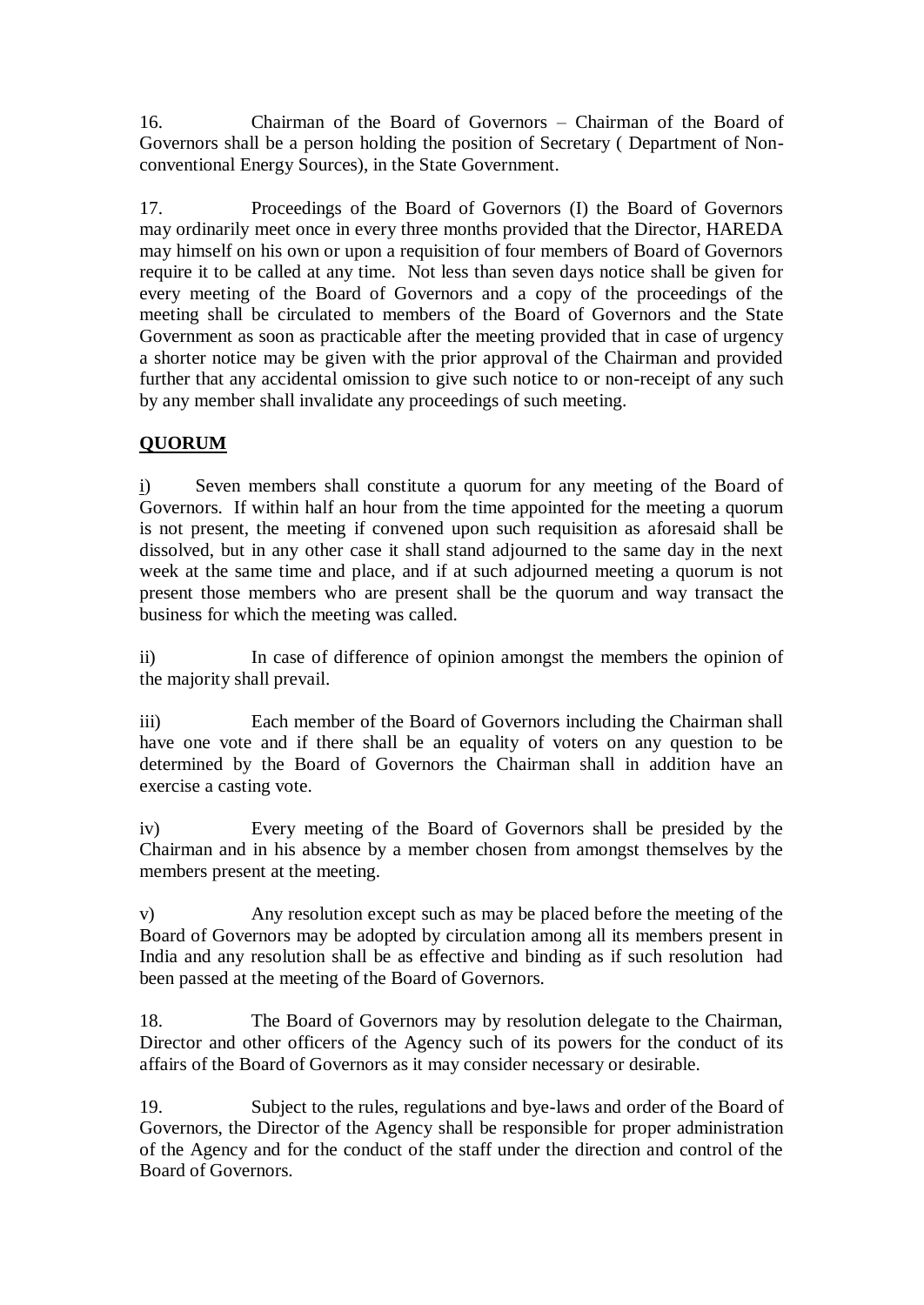20. The members of the Agency, the Board of Governors or any Committee appointed by the Agency or the Board of Governors shall not be entitled to any remuneration from the Agency. However, they shall be entitled to reimbursement of or compensation for expenditure on travelling, conveyance etc., incurred by them in attending meeting of the Agency or Board of Governors or any Committee thereof or in performing journeys for the work of the Agency at such rates and in such manner as may be prescribed by the Board of Governors.

21. The Chairman shall have the power to invite any person or persons, not being member of the Board of Governors to attend the meeting of the Board of Governors but such invitees shall not be entitled to vote at the meeting.

22. Annual General Meeting : (a) The Agency shall after giving at least fourteen days notice, hold an annual general meeting at least once in every year and not more than 15 months shall elapse between two successive annual general meetings.

b) The Balance Sheet, the Income and Expenditure Account, the Auditors Report and Annual Progress Report in respect of the financial year ending on the 31<sup>st</sup> March preceding shall be placed at the annual general meetings for consideration before the  $30<sup>th</sup>$  of June of every year.

c) At least 7 members of the Agency present at the annual general meeting shall form a quorum.

d) The Chairman of the Board of Governors shall preside over the annual general meeting.

23. Funds of the Agency:- The funds of the Agency shall consist of the following:-

- a) Grants / Loans received from State and Central Governments.
- b) Donations and loans from persons or bodies who may or may not become members.
- c) Income from investments and
- d) Income from other sources.

24. Audit – The accounts of the agency shall be audited by a firm of Chartered Accountant to be appointed by the Board of Governors. The form in which the accounts should be maintained and the manner in which they should be presented at the annual general meeting may be prescribed by the Board of Governors.

25. Within 30 days after holding of annual general meeting, there shall be filed with the Registrar of Societies (I) a list of the names, addresses and occupations of the members of the Board of Governors including the Chairman and the Director and other office bearers of the Agency (ii) annual report for the previous year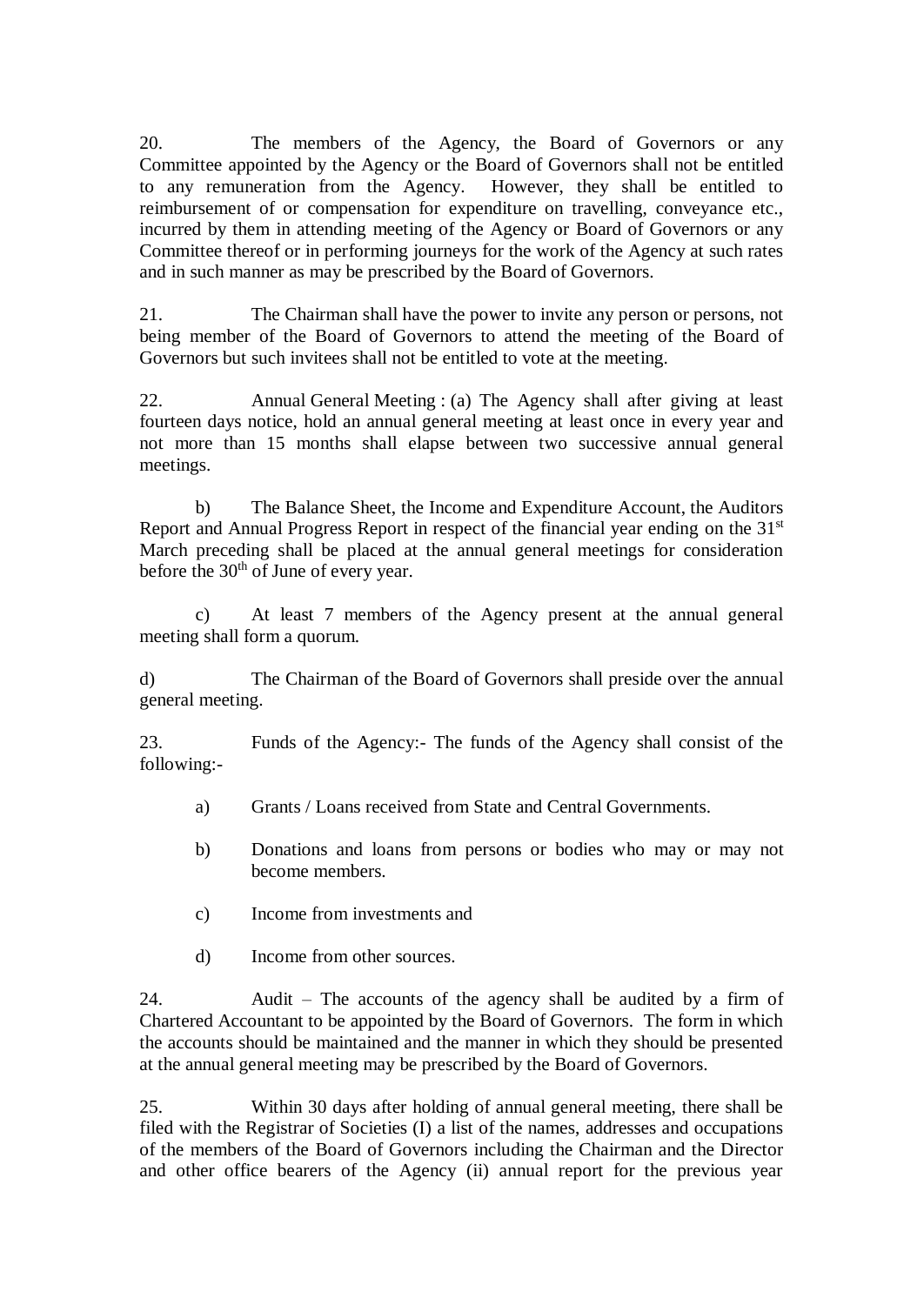alongwith the auditors report thereon. Such list and annual report shall be certified by the Director and the Accounts Officer. A copy of the annual accounts alongwith the auditors report thereon and the annual administrative report shall simultaneously be forwarded to the State Government and if necessary to the relevant department of the Central Government.

26. If any change occurs in the composition of the Board of Governors or in the holder of the office of the Chairman or the Chief Executive at any time for any reason, such change shall within 30 days be notified to the Registrar of Societies.

27. Property of the Agency – All property belonging to the Agency shall be deemed to be vested in the Board of Governors of the Agency but shall be referred to as " The Property of the Agency".

28. Suits and proceedings by and against the Agency – The Agency may sue or may be sued in the name of the Director or any office bearer authorised by the Board of Governors in this behalf;

- a) No suit or proceedings shall abate by reason of any vacancy or change in the holder of the office by the Chairman, the Director or any office bearer authorized in this behalf.
- b) Every decree or order against the Agency in suit or proceedings shall be executable against the property of the Agency and not against the person or the property of the Chairman, Director or any office bearer.
- c) Nothing herein shall exempt the Chairman, the Director or any other office bearer of the Agency from any criminal liability under the act or entitle him to claim any contribution from the property of the Agency in respect of any fine paid by him or conviction by a criminal court.

29. Every member of the Agency may be sued or prosecuted by the Agency for any loss or damage caused to the Agency or its property for anything done by him which is detrimental to the interest of the Agency.

30. Accounts – The Agency shall keep at its registered office, adequate and proper books of accounts according to double entry system of accounting in which shall be entered accurately the following:-

- a) All sums of money received and the sources thereof and all sums of money spent by the Agency and the object or purposes for which same are expended.
- b) The Agency's assets and liabilities.

31. Alteration or extension of the objects of the Agency – The Agency may subject to the approval of the State Government alter or extend the objectives for which it is established in the following way;

- a) The Board of Governors shall submit the proposition for such alteration or extension as aforesaid to the members of the Agency in a written or printed report.
- b) The Board of Governors shall convene a special general meeting according to the rules for consideration of the said proposition.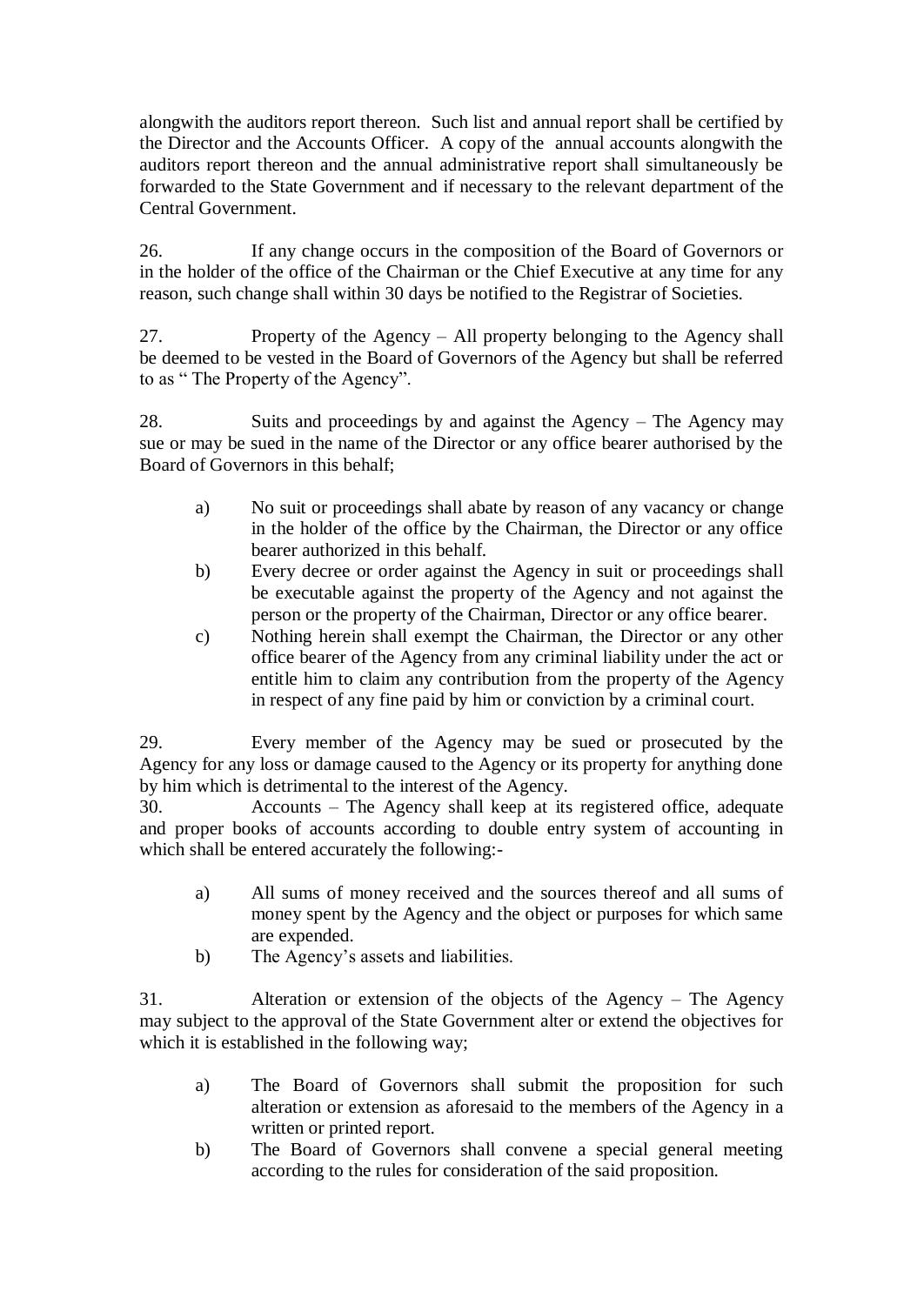- c) Such report shall be delivered or sent by post to every member of the Agency with a clear notice of fifteen days about the special general meeting as aforesaid.
- d) Such proposition shall be required to be confirmed by a resolution passed by three fifths of the members present and voting at the special general meeting, so convened.

32. The rules of the Agency may be altered at any time by a resolution passed by the majority of the members of the Agency present and voting in any general meeting of the Agency which shall has been duly convened for the purpose. The modified rules will be deemed to have come into force in accordance with the provisions contained in the Registration of Societies Act, 1860.

33. The Board of Governors may constitute an Advisory Council consisting of such persons, not exceeding thirty as it thinks proper. The main objects of the Advisory Council shall be to advise HAREDA on the policy issue and areas of applications.

34. There shall be no requirement of quorum for the meeting of the Advisory Council of HAREDA.

35. All actions taken by the State Govt. in connection with the affairs of the HAREDA before its registration under the Societies Registration Act, 1860, shall notwithstanding anything contained in these rules be deemed to have been taken by HAREDA.

36. State Govt. in the Department of Non-conventional Energy Sources shall have the power to dissolve the HAREDA at any time if it thinks that it is necessary to do so. In such case, it assets shall be taken over by the Govt.

This is to certify that the Memorandum of the Resolution of Agency and its rules are correct and a true copy of the original.

Sd/-

## HARDEEP KUMAR DIRECTOR(EX-OFFICIO) HARYANA STATE ENERGY DEVELOPMENT AGENCY(HAREDA)

### CERIFIFIED TO BE A TRUE COPY

|    | Sr.No. Name & Designation              |            | <u>Signature</u> |
|----|----------------------------------------|------------|------------------|
| 1. | Sh.S.Y.Quraishi,                       | Chairman   | Sd/              |
|    | Commissioner & Secretary to Govt.      |            |                  |
|    | Haryana, Non-conventional Energy       |            |                  |
|    | <b>Sources Department</b>              |            |                  |
| 2. | Sh.Hardeep Kumar                       | Authorised | $Sd/-$           |
|    | Director                               | Member     |                  |
|    | <b>Non-conventional Energy Sources</b> |            |                  |
|    | Department, Haryan                     |            |                  |